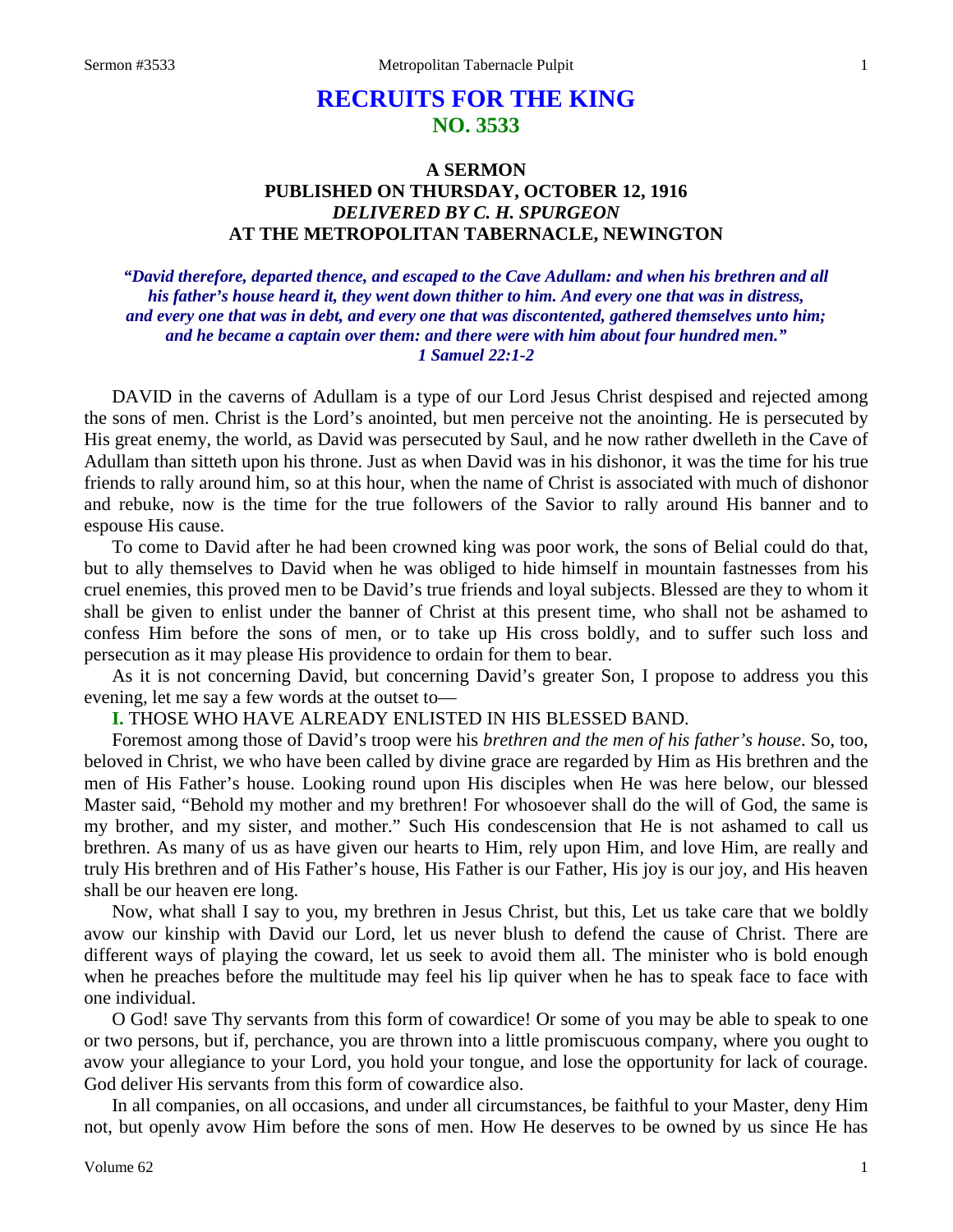taken knowledge of us and recognized us, when we were infinitely beneath His notice. Oh! ten thousand blushes should cover our faces, to think that we could ever at any time think it hard to own that He is our Lord and Master.

Pray for courage, my brethren, I am sure it is wanted. It seems to come to Christians naturally in persecuting times, but in these soft, silken days of piping peace you mingle in society, so called, with such deference to fashion, and you go in and out of your drawing rooms with such dainty conceits, you converse so complacently with your friends, you are such well-bred ladies and gentlemen in your own estimation, that you often forget that you are Christians, in honor bound to keep the faith and bear the testimony to Christ.

It is, perhaps, easier for the poor to be bold in confessing the Redeemer's name than it is for those in more affluent circumstances. Alas, alas! if good fortune imperils your faithfulness. This is wicked indeed. It is a sorry rebuke to utter from a Christian pulpit. It ought to be the very reverse. Your pecuniary independence ought not to enslave you. God deliver you who love Christ from anything like shamefacedness in connection with the kingdom of your exalted Head!

Let me urge you also, as you boldly confess Him, *to leave the world in order to join Him*. His brethren and His father's house, we are told concerning David, left Saul's territory, and went away to Adullam to be with the hunted ones. Let us do the same. Ah! there is too much worldly conformity about every one among us. I will not attempt to point any finger at any of my brethren, or expose their faults, but a man must be blind not to perceive that many Christians do their utmost to be as worldly as they can be consistently with their idea of getting to heaven at last.

Are there not many who in their dress, in the fitting up of their houses, in the conduct of their business, conform so closely to the times and the fashions, that if they were not known to be Christians by some other evidences, they would not be classed by any observers with those who are on the Lord's side? I do not think it possible for us to be too thoroughly nonconformist in respect to the maxims, the usages, and vanities of this present evil world.

What means this text? "Come ye out from among them." Is not that enough? No. "Be ye separate." Is not that enough? No. "Touch not the unclean thing." So thorough is to be the separation that there must be a coming out, a snapping of every link that maintains a connection with evil, and the renewal of that intercourse by even so much as a touch is to be avoided by us.

Take David's part, ye that love David. Renounce everything for David, oh! ye Christian men. If ye love Jesus, ye must know He is worth ten thousand worlds. He is to be esteemed before all the pomp and gaiety of this poor world, were its charms and allurements multiplied a million times. He is infinitely to be preferred rather than to court the smiles of the great, or to enjoy the love of your friends, or to be flattered by the good opinions of your relatives. Therefore, I pray you leave all to follow Him, and forsake all other to cleave to Him, and Him alone.

But am I not speaking to many who have confessed Him, who are confessing Him, and who do, more or less every day of their lives, practice a self-denying nonconformity to the world? Oh! men and brethren, I long that our sense of duty should kindle to an ardent enthusiasm. Can we not do something heroic, or dare something perilous, in token of our loyalty to Christ?

Oftentimes my heart grows big with a strong desire that I might see a church in this place, preeminent for consecration to the Captain of our Salvation. I prayed for this just now, nor was it for the first time I offered that prayer. If we did but give of our ample property, or of our scanty pittance, at the rate which all of us should give—or if we did but work for Christ at the rate which He deserves of us, or anything at all like it—if we did but live for Jesus in any measure as gratitude might prompt, what a front we would present—what a power we would exert!

As a great church, how we might tell upon this great city, what a mark we might leave upon our age! But why am I talking about the whole community, when I have not yet attained unto this pure devotion myself. Still, God knows I am wishing to press onward. I aim to forget that which is behind, while reaching forward and pressing onward.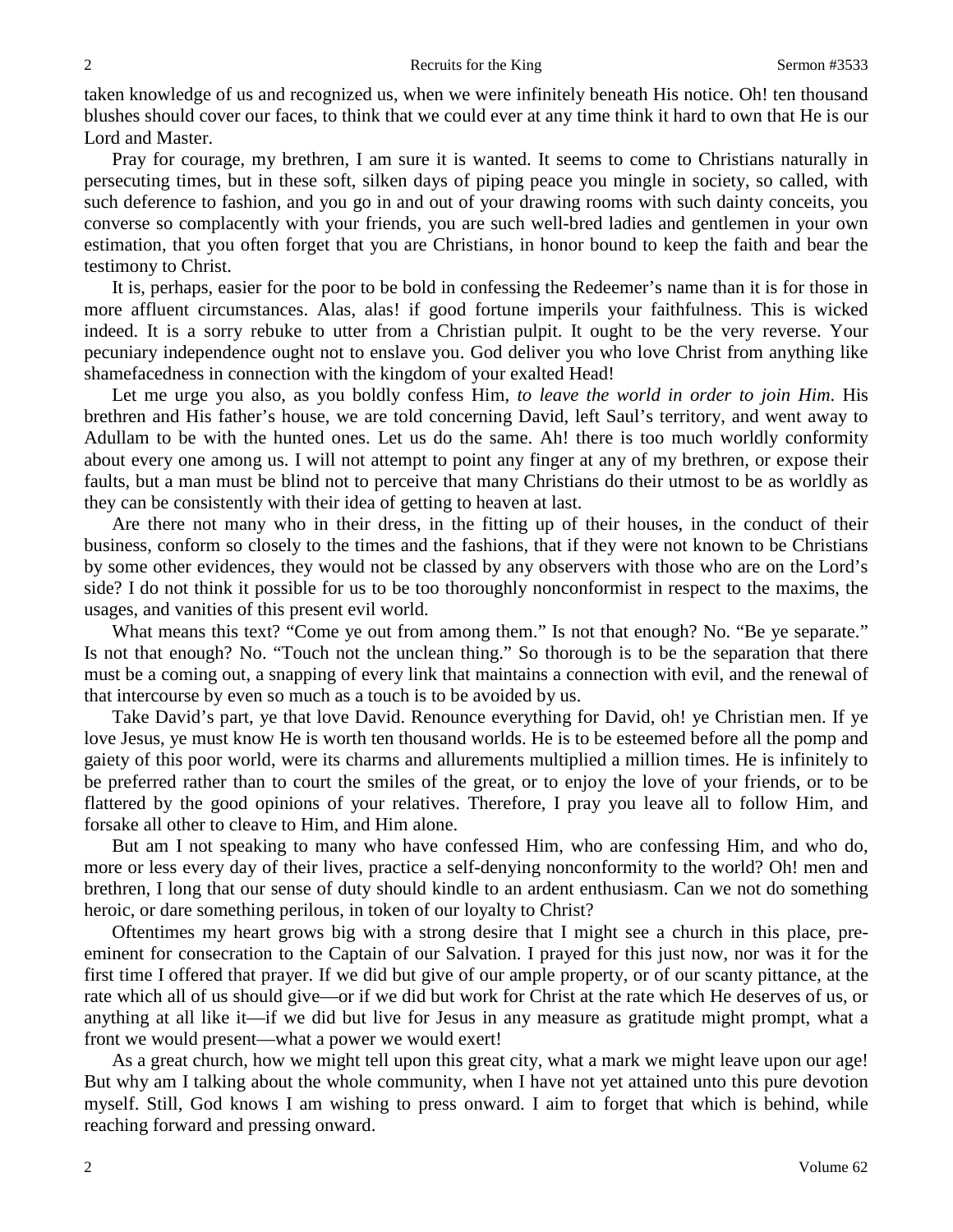Brethren, you remember the story of those three strong men who, when David sighed for a draught from the well of Bethlehem, risked their lives to procure it for him. Are there no strong men here—men of faith, men of valor—who will dare exploits for my Master? He cries out for the conversion of souls, will none of you consecrate yourselves to that work? Will none of you break through the conventionalities of society in quest of seekers? He says, "Give me to drink," just as He said to the woman at Samaria's well, and His thirst is satiated when He sees His Father's will accomplished. Are there not men here—strong, brave, and chivalrous, who can preach Christ where He has never been preached before?

There were others among David's followers who did exploits like these, one of them slew a lion in a pit, in winter time, while of another we are told that he slew the Philistines, and the Lord wrought a great victory. And can we not do something that shall exceed and excel the ordinary service of modern Christianity?

I blush for modern Christianity. Its gold has become dim, its most fine gold is changed, its glory has departed. The early Christians were full of an enthusiasm which could not have brooked the languid indifference of these times. They were so devoted, so intense, so passionate, so full of divine furor for the extension of the Redeemer's kingdom, that they made their influence felt wherever they dwelt, or even sojourned for a short season.

God send us some of this sacred zeal now! We want more of the enthusiasm which burned in the hearts of Wesley and of Whitfield. Where now shall we look for the glowing ardor and the untiring labors of the apostle Paul? Where are the disciples now that emulate the zeal of the blessed Master, whose meat and whose drink it was to do the will of Him who sent him? May this be given to us all! God send it to us—send it to us now, send it to us here, send it to me, send it to you, my brethren, and send it to you henceforth throughout your lives.

I do not think I need say more, unless it is to entreat you to *keep up your courage* when you know that you are engaged in the cause of Christ. There is a great struggle going on around us. This entire nation is from time to time convulsed with serious questions in which the honor of our Lord Jesus Christ is greatly concerned. Let all those that love Him stand forth with unflinching integrity. *Expediency* is the mean word that describes the lax morals of the age, but *righteousness* is the undeviating, the eternal principle by which the universe is governed. The kingdom of Christ is not of this world. Be it ours to help the oppressed, to succor the weak, and to give liberty of conscience to all men.

May God defend the right. Defend the right He will. If our names be cast out as evil, if we be misunderstood and misinterpreted, belied and slandered, let it be so, we are neither surprised nor dismayed. The right has always to be maintained in the teeth of slander and abuse. But in God's name, let us not be cowards. Let us ever do our duty manfully and lawfully. Let us hold fast our profession cheerfully. Let us adhere with confidence and steadfastness to the kingdom of our Lord Jesus Christ. The star of David is in the ascendant, the house of Saul is waxing weaker and weaker.

Having thus addressed the soldiers, I am now coming for a few minutes to—

# **II.** ACT AS A RECRUITING SERGEANT.

Besides his own relatives, there were others who joined with David. Now, why did they join him? For much the same reason, I may answer, that has influenced many of us. It was because they had need of him. They ought to have gone to David because his character was so good, and his conduct so upright. They ought to have helped him because his disposition was so kind and sympathizing. They might well have rallied to his standard because he was the Lord's anointed. They might, as wise men, have cast in their lot with him because there was prophecy and promise of his triumph and his reign over the nation. But they were really swayed by other motives. They went to him for three reasons—because they were distressed, because they were in debt, and because they were discontented. Through dire dismay they sought shelter and succor.

Now perhaps it were well should I tell you of the sweet character of the Lord Jesus, but if I did, you would not come to Him. It were well did I tell you of the prowess of my Master, and how He conquered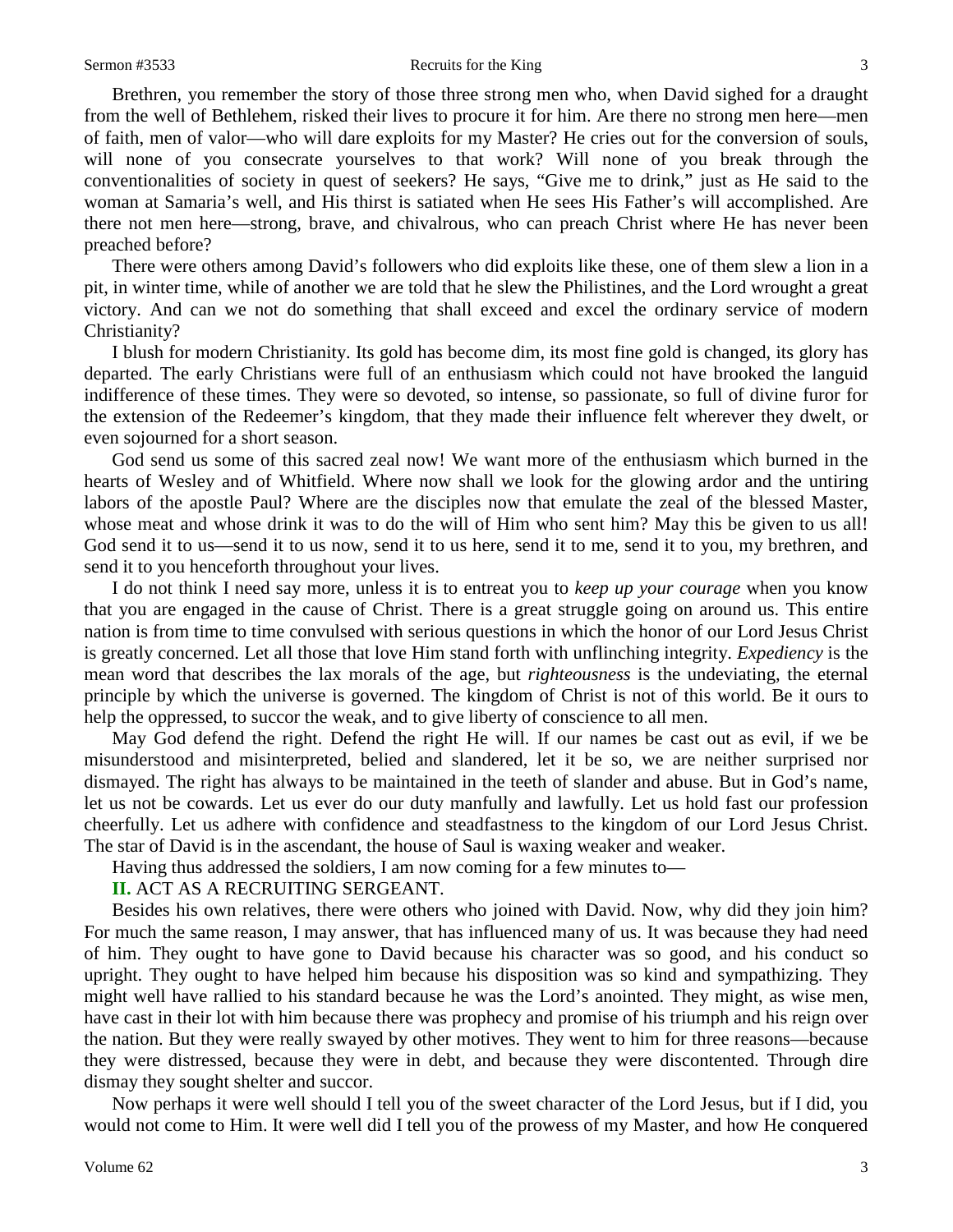Goliath, and slew the foemen who tyrannized over us. It might be well were I to tell you that He is God's appointed Savior, that He is destined to reign as King, and that they who confess Him now shall be exalted with Him when He cometh in His kingdom. Attractive as all this might be to some minds, the master attraction always is, that He becomes suitable to you in your present necessities, in those dilemmas which just now press heavily on your souls. So I propose to address the three sorts of people who are most likely to come to Jesus, hoping that they will seize this propitious hour, and enlist under His banner at once, without hesitation or delay.

The first sort who came to David were *distressed*. They were "hard up," as we say. They had spent their substance, they were bankrupts, their means and their hopes alike exhausted, therefore, they went to David. They seemed to say, "Our case is so bad that it cannot be worse, it may be better if we go to David." Their case was like yours, so well described in our hymn—

> *"I can but perish if I go, I am resolved to try For if I stay away, I know I must for ever die."*

I know there are some distressed ones here. I have come to enlist them in my Master's ragged regiment. 'Tis thus despair will vanish, and thus will hope revive, for being enlisted under Him, their courage may rally while they fight His battles, and receive His blessing.

You are distressed *because you feel you have no merit of your own*. That feeling is very right, for you have none, you never had, and you never will have any. At one time you thought you were as good as other people, or perhaps you even thought you were better. That vain thought has gone now. Your good works, your merits, your best endeavors, your choicest prayers, all dissolve, nor dare you glory in any one of them. Come then to Christ. He has merits for those who have none. His cause is good, though yours is bad. You are the very sort of people whom He came to rescue, for whom He died. He came, not to call the righteous, but sinners to repentance. Inasmuch as you are evidently sinners, come, come to the sinner's Savior, put your trust in Him, and live.

Others are distressed because *they feel they have not any power.* You cannot believe, you say, you cannot repent, in fact, you cannot do anything as you would. The more you try, the more powerless you find yourselves to be. You would pray, but you cannot, you feel so dead, so cold. If you attempt to move, it seems all to end in disappointment.

Well, my dear hearers, Jesus Christ died for those who have no strength, for thus is it written, "In due time, when we were yet without strength, Christ died for the ungodly." Oh! you that have no power, take heart, because Christ is the power of God. There is ability enough in Him to make up for all your impotency. Come, and cast yourselves with all your attenuated weakness upon His irresistible might, and you shall have a full supply of all that your souls need.

But I know there are some here who are distressed, because, in addition to their having no merit and no power, they *have no sensibility*. "I do not feel my need as I ought," says one. "I have not such a sense of my sin and danger as I would like," says another. Oh! beloved, Jesus Christ came to raise the dead. He came to give sensibility to those who are callous and careless, to turn hearts of stone into flesh.

I believe those persons who think they do not feel their need are those who do really feel their need the most. There is no sense of need so great as when a man feels that he does not feel and thinks that he does not apprehend the depth of his own need, for then he is evidently alive to his true condition. You may possibly have more of the work of the Holy Ghost in you than some others, whose sense of need appears more lively, though it proves less lasting.

That deep, awful solicitude which makes you fear because you do not feel, and makes you groan because you cannot grieve, is not to be despised, for it is an experience often associated with gracious operations of the Spirit of God. Whether it be so or not in your case, give no place to despondency, but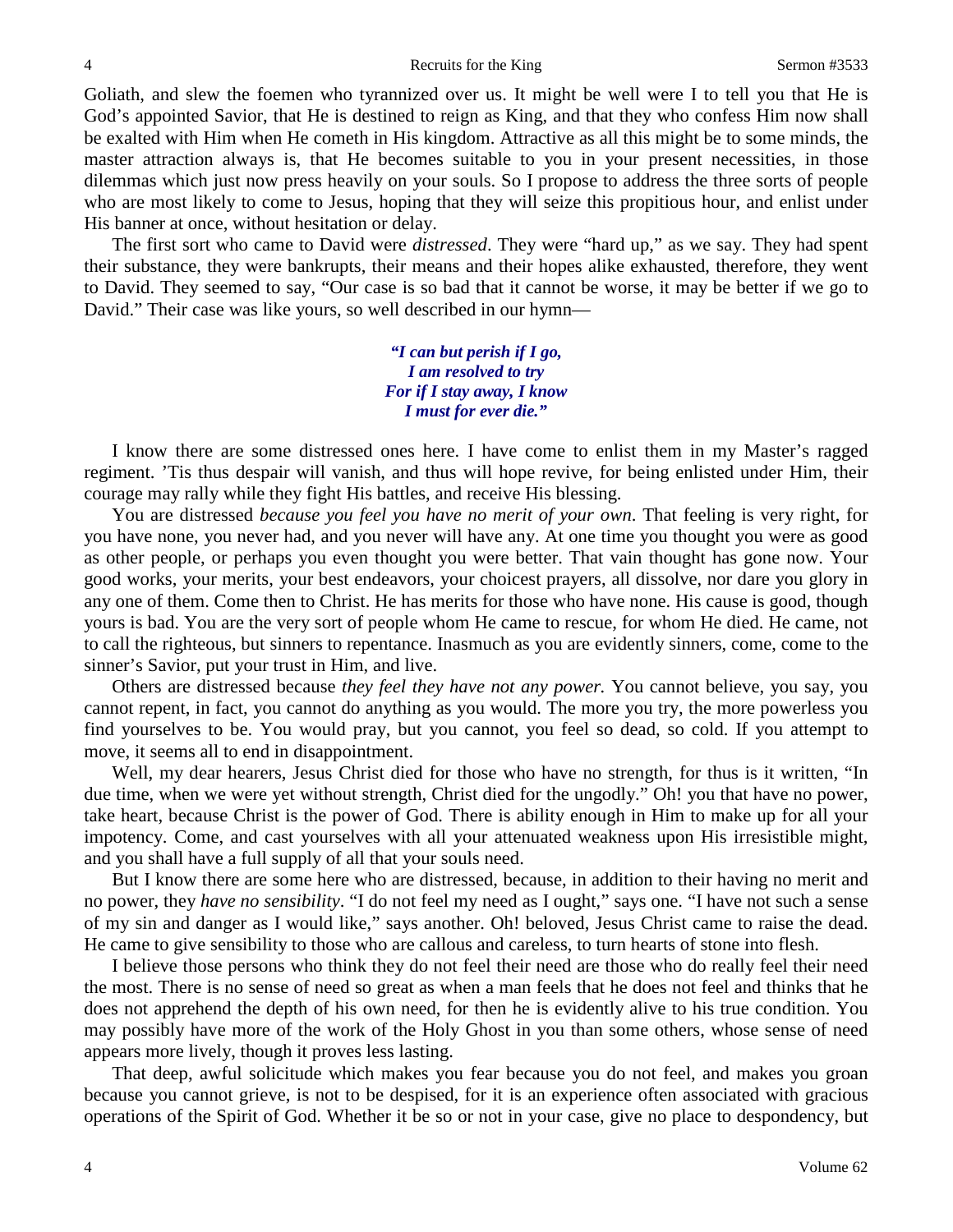believe that Christ can save you, for He is able and willing to do so. If you cannot come with a broken heart, come for a broken heart. If you cannot come to Him repenting, come to Him to get repentance, for He is exalted on high to give repentance as well as remission of sins. He does not require any preparation in you. All the preparation He requires, He prepares Himself, and that is the work of His Spirit in your souls.

Come, then, ye that are distressed and distrustful, you who have not any good thing to recommend you as creatures, nor any good desire to extenuate you as sinners, you who are so consciously bad that there could not be found a good apology for you, even in your own estimation, if you were racked over and over again.

Come to Jesus, lost, ruined, undone, poverty-stricken, as you are, do come and trust my Master, the Son of David. The way to be enlisted, you know, into Her Majesty's service is to take the shilling. The way to enlist in Christ's service is simply to trust Him. You need not bring anything nor take anything, but simply trust in Him, and you shall become a soldier of the cross.

The next persons mentioned in the text in coming to David were *those who were in debt*. I would fain ask those in debt to come to Jesus. The man thus in debt says, "I have got to pay my life, I have sinned, and God has said that the sinner shall die. Yet I cannot afford to forfeit my life. How can I dare to die? I have no hope, no trust, no confidence with which to pass the iron gates of death, and then, after death, there is the terror of judgment for my soul, since I have broken God's law, and the law condemns me, and demands my banishment from His presence, and my final destruction. What shall I do? I cannot pay the debt, the thought of being put into prison forever is terrible to me. How, how, oh! tell me how can I escape?"

Ah! well, I should be glad indeed if there were some here who should thus admit their debts and their inability to pay them. Happy preacher to have to address such an awakened audience! Happy hearers to be dismayed with such hopeful anxieties! Blessed indeed were our work if we always had those before us who knew the debt of sin, who felt its grievous demerit, and feared its glaring doom. Take counsel then, whatever debt you owe, whether it is great or small, come and trust in Jesus, and you shall be relieved of the responsibility.

Come, and rely on Him who suffered in the sinner's place, and was punished for the ungodly, bearing their iniquities in His own body on the tree. A look at Him, one look of faith, will disclose to you the transfer of every debt and every sin from you to Him. You shall see how He casts them into the Red Sea of His atoning blood, where, though they may be sought for, they shall never more be found. I would fain enlist you, poor debtor, and take you out of the debtor's prison, and introduce you to my Master's table. Bankrupt debtors make good soldiers for the king, come, then, without more ado, and be enlisted in the King's army.

Another class that came to David was *those who were discontented*. Such there are, nor have we far to go to seek them out. Yonder is one, to whom I now would speak. But a little while ago you were a happy young fellow. You could go into all kinds of revelry, and little recked the sin, so fully did you enjoy them all. You cannot do so now. You do not understand the reason why, but the keen edge of your appetite seems to have been blunted, your taste for dissipation is gone. Those companions that were once such rare jolly fellows have ceased to cheer you with their talk, you do not enjoy their gabble now, it seems so flat, and stale, and foolish. You cannot laugh at their lewd jests, or quaff their sparkling cup as once you used to do.

You have been behind the scenes of this poor world, and you have pitied the pale cheeks that are painted with the hue of blooming youth, you have heard the heavy sighs of those that raise the merry laugh, and you have witnessed so much wanton disguise that it has filled you with woeful disgust. You have seen enough to know how it will all end.

No marvel that you are discontented. You are the man for me, yours is the ear I want to catch, yours the heart I love to reach. A blessed case it is when a man gets discontented with this vain world, for then, perhaps, he may seek after another world, a brighter, better sphere. When he is out at elbows with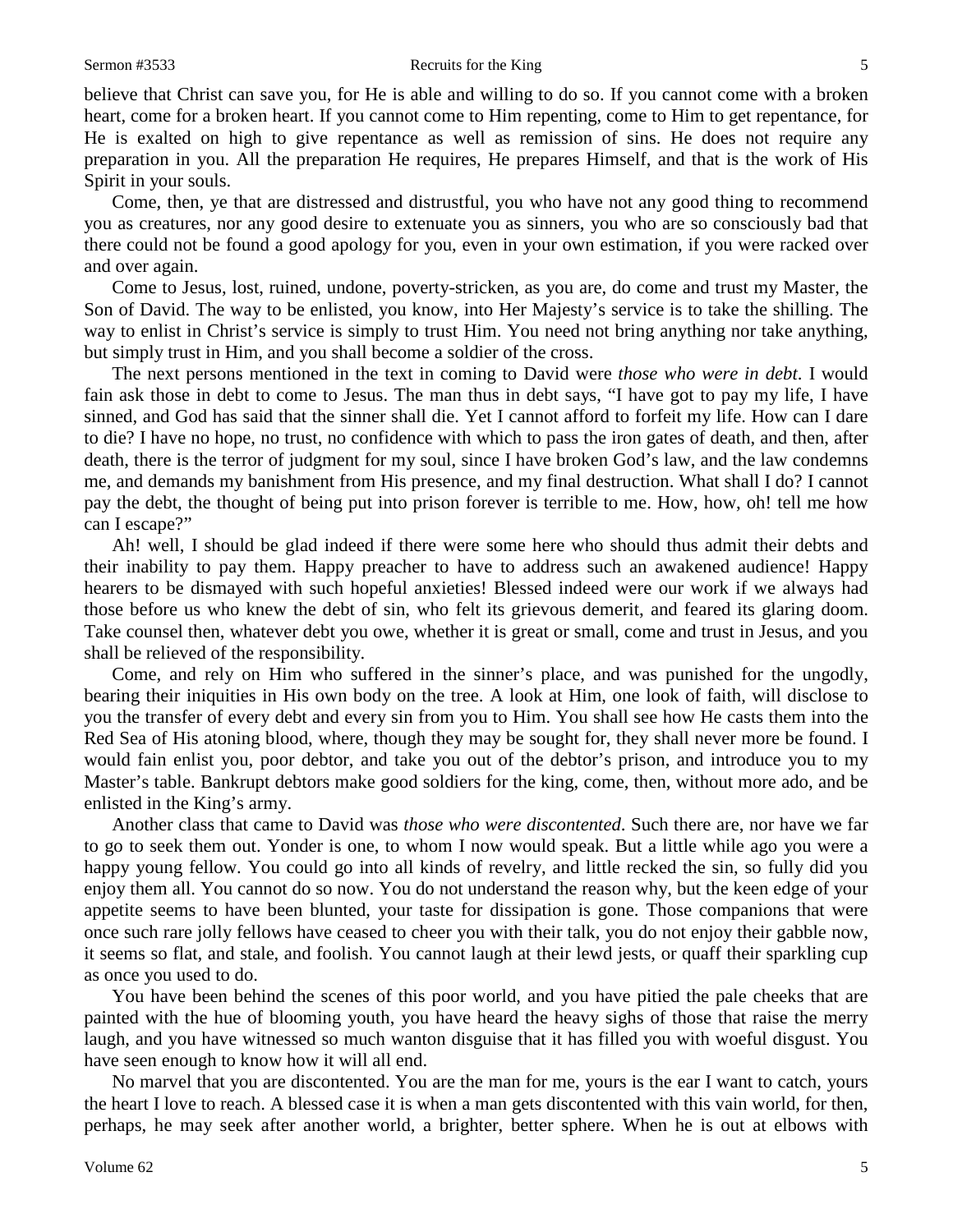himself and all his foolish companions, then perhaps he will make acquaintance with the exiled, but anointed Man of Bethlehem, and find in Him a friend, a counselor who will be his helper, speaking kindly, advising wisely, and leading on triumphantly till He calls you to participate in the kingdom of His glory. You are discontented with yourselves. Your own reflections bitterly reprove you. When you sit down and think a little—a habit into which, mayhap, you have but lately fallen—you discover that things are out of the square. You cannot feel satisfied. Strange strivings and manifold misgivings perplex you, and you get no peace.

For my part, I am thankful, a thousand times thankful, that you have come to be so ill at ease when there was so much cause for disquiet. Now there is some hope that you will trust your future and your fate to the Son of David. Close in with the offers of His grace, and be saved by Him.

I recollect an old sailor who, after having been for nearly sixty years a drunkard and a swearer, and everything that was bad, heard a Gospel sermon that touched his heart, and when he came forward to make a profession of his faith in Christ, he said, "I have been sailing sixty years under a very bad owner, and under a very bad flag, but now I have taken on board a new cargo, and am running for a very different port, and under quite a different flag." So I trust it will be with some of you soon, that you will change your cargo, change your flag, and change everything.

After preaching in the Wesleyan chapel at Boulogne one day some time ago, a person recognized me, and was telling me how he had found Christ through reading the sermons, and an old salt came up to me and said, "Do you know me? My name was Satan once, I recollect you well. Now Satan came here one Sunday morning, and he richly deserved his name, for he was as much like Satan as a man could be, he sat there, and after the sermon the Lord touched old Satan, and gave him another name besides." The man came to Christ because he was discontented with himself, and so he gave himself up to Jesus, and was saved by Him.

Is there any old salt here who will do that now? May there not be some sailor, some soldier, some stranger somewhere here, who shall say this night, "I will approach the King, and ask Him to accept me, even me"? If He does not accept you, please let us know, for we have never yet met with a case in which Jesus refused a poor sinner that came to Him. He has said, "He that cometh unto me I will in no wise cast out." Should He cast you out, it will be a new thing under heaven. But He cannot do it. If you are black as sin can stain you, yet if you come to Him, you shall be taken into the Savior's bosom, washed in the fountain filled with blood, started on a new career, and helped to serve Him all your days.

But I must come to a finish. I have addressed myself to the Lord's people, I have beaten up for recruits for King Jesus, and now I want to—

# **III.** TELL THE RECRUITS A LITTLE ABOUT THE SERVICE, and then I have done.

Remember the last words of the text, "And David became a captain over them." Whoever, then, comes to Christ must submit to Christ's rules. What are they? One of the first is *that you should be nothing at all, and that King Jesus should be everything*. Will you submit to that—that you shall have no honor, that you shall take to yourselves no credit, that you shall never lean on your own strength or wisdom, but you shall take Him to be made of God unto you wisdom, and righteousness, and sanctification, and redemption? I hope you will not kick at that.

Another of our Lord's rules in His kingdom is that, *if you love Him, you must keep His commandments*. After trusting Him, you are to become obedient unto Him. One commandment is that you are to be baptized. Do not stumble at that! I think if there is anything plain in Scripture—I will only speak for myself, I cannot speak for anybody else—it is that every believer is to be immersed in water as a confession of his faith. I think I could as soon doubt that the Deity of Christ is declared as doubt that the baptism of believers is enjoined, for the one thing appears to me to be as plainly revealed in Scripture as the other. I pray you, brother, be not disobedient to the Lord's commands, but remember the Gospel which we preach, "He that believeth and is baptized shall be saved." Keep to the two points and claim the promise.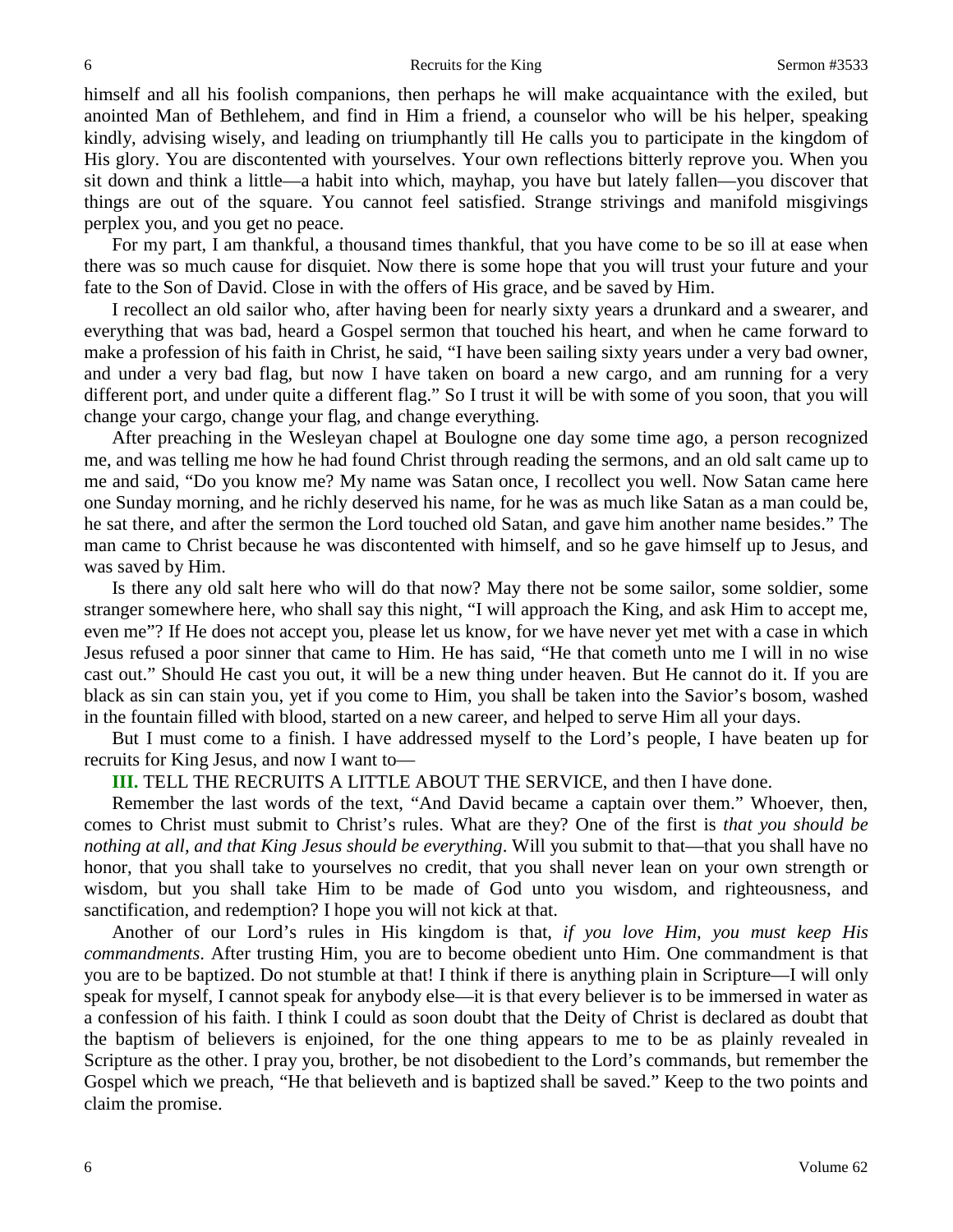#### Sermon #3533 Recruits for the King 7

Then there is the Lord's table, whereof, if you join yourselves to Christ, you have a right to partake. Do not forget it. It will sweetly remind you of all that your Savior hath done and suffered for you. It is nothing more than a remembrancer, but take care that you do not neglect so blessed a memorial. All the precepts and statutes of our Lord Jesus Christ are to be cordially obeyed. Albeit, Christ opens a hospital for all sick folk, He does not mean you to be always cripple, but His purpose is to heal you, and after that to teach you how to walk. He builds up His kingdom as Romulus built up Rome. He receives all the vagrants of the neighborhood, but then He makes new men of them.

Even so those that are gathered from the outcasts are to be made faithful in Christ Jesus. Drunkard, you must have done with your cups. Swearer, you must have your mouth washed out, no more of those foul oaths must you utter. You who have given yourselves up to carnal pleasures must be purged from all your defilements. You who have been gay and frivolous must renounce these vanities, and seek after weighty, solemn, eternal interests. You who have had hard hearts before, you must ask the Master to make them soft, and whatsoever He saith unto you, you must do.

Now, my young recruit, what do you say to this? You who would bear the name of Christ, and get to heaven, are you willing to come to Him and give yourselves up to Him, henceforth forsaking all your sins? He that gives not up his sins makes a great mistake if he thinks to escape the wrath of God or hopes to find grace in His eyes.

Oh! will you not give up your sins? They are vipers, they will only poison your souls, they will destroy you. Oh! give them up, man! Give them up, for what shall it profit you to keep them, and to lose your soul? Come to Jesus first. Trust His merit, rely upon His precious blood, and then, by His help, renounce every evil way, and seek to obey Him who has redeemed you by His blood. So shall the blessing of the Lord rest upon you forever. Amen.

# **EXPOSITION BY C. H. SPURGEON**

# *PSALM 63*

#### *"A Psalm of David, when he was in the wilderness of Judah."*

Exiled, ill at ease, hunted, exposed to danger. Yet he could sing. And some of the sweetest psalms come out of the bitterest afflictions. God's songsters are like nightingales that reserve their sweetest music for the night. Whenever you and I come to be in the wilderness, may we refresh ourselves with such a psalm as this.

# **Verse 1.** *O God, thou art my God;*

Everything else has gone, but Thou art my God. There are gods of the heathen, but Thou, the true and real JEHOVAH, art my God. Oh! what a blessed thing it is to take a firm grip of God after this fashion, "O God, thou art my God,"

# **1.** *Early will I seek thee:*

"Oh!" says one, "why did he seek God if God was his?" Would you have him seek another man's God, then? No, it is because He is ours that we seek Him and desire His company. If you know God to be thy God, thou wilt not be satisfied unless you are living near Him. "Early will I seek thee." I will not wait. I cannot wait. I cannot tarry. I *must* not tarry. Early will I seek Thee.

#### **1.** *My soul thirsteth for thee, my flesh longeth for thee in a dry and thirsty land, where no water is;*

Thirst is one of the strongest longings of our nature. Hunger you can appease for a while, but thirst is awful. There is no staying that. When it is once upon a man, he must have water, or die. "My soul thirsteth for thee. My flesh longeth for thee in a dry and thirsty land where no water is." No means of grace, nothing to help me, no believers round about me, left alone, thirsting for my God. And yet it is so precious a thing, so sure a mark of grace to thirst for God anywhere, that one may be thankful even to be in a dry and thirsty land if one possesses a true thirst after God.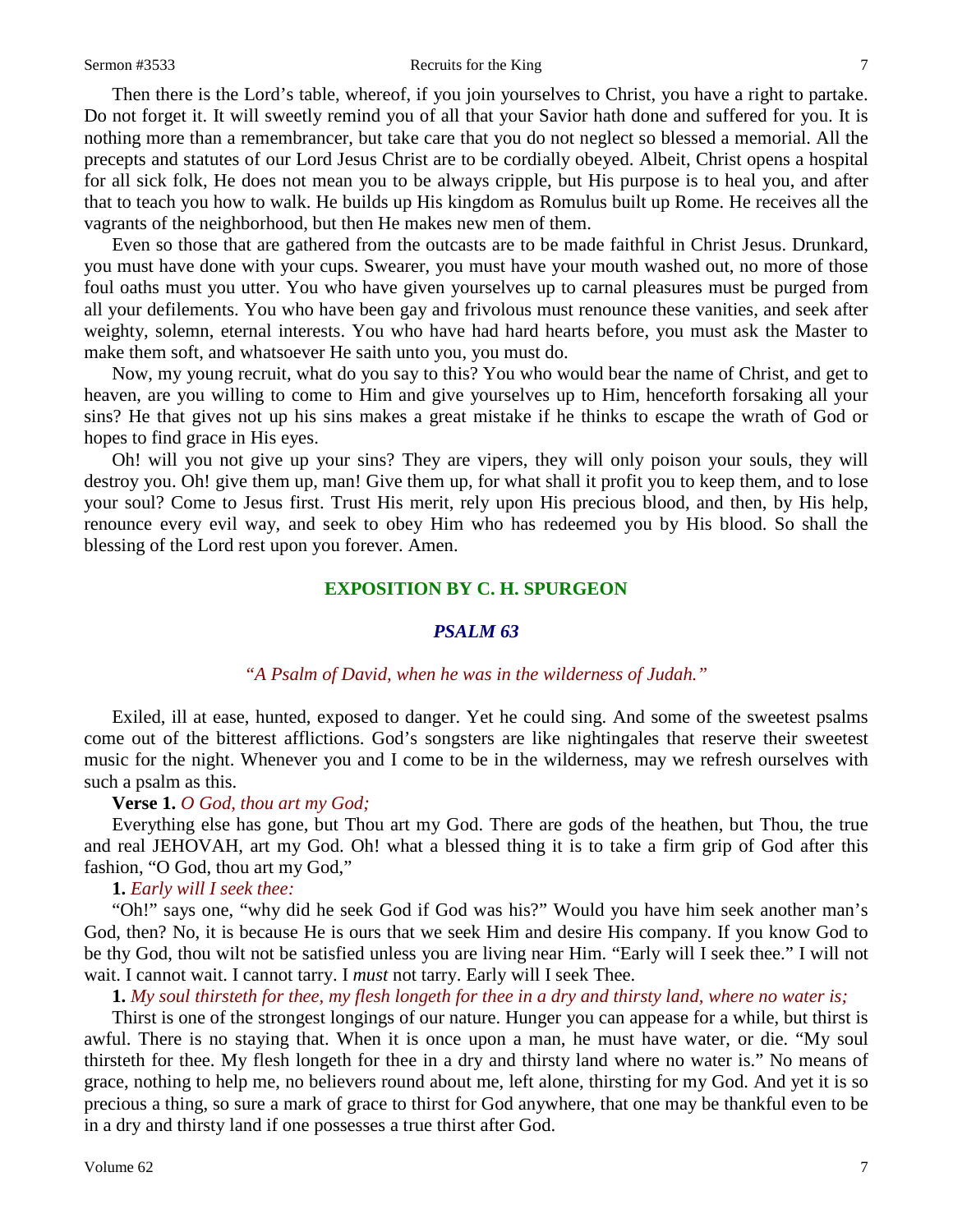### **2.** *To see thy power and thy glory, so as I have seen thee in the sanctuary.*

He had seen God in His holy place, and he longs to see Him again. They that never knew God do not want to know Him. But they that have known Him desire to know Him more and more. If thou dost not long for the bread of heaven, it is because thou didst never tasted it. He that has once tasted it will sigh and hunger till he is satisfied with it.

# **3.** *Because thy lovingkindness is better than life, my lips shall praise thee.*

"Better than life," and surely life is better than anything else. "Skin for skin; yea, all that a man hath will he give for his life." Life is better than meat, life is better than riches, and if the loving-kindness of God is better than life, then we have a very high price set upon it, but none too high a price. Oh! that you and I may know how sweet, how precious, is the loving-kindness of God, and then we shall say that it is better than life. And because it is so my lips shall praise thee. Not only my heart, but I will do it openly. I used to speak vanity when I served vanity. Shall I not now speak out for God when I have come to serve Him? My lips shall praise thee.

# **4.** *Thus will I bless thee while I live: I will lift up my hands in thy name.*

I will confess Thee. I will rejoice in Thee. I will work for Thee. I will encourage myself in Thee. I will lift up my hands in Thy name. Are any of you cast down? Do your hands hang down? Then lift them up in God's name. Nothing else can make you strong. The name of the Lord shall be your strength.

**5-6.** *My soul shall be satisfied as with marrow and fatness; and my mouth shall praise thee with joyful lips: when I remember thee upon my bed, and meditate on thee in the night watches.* 

God's people know what perfect satisfaction means. When God reveals His love to them, and Christ draws near in the fullness of His grace, then they would not change value with all the kings of the earth. Not all the richest dainties that were ever served up at royal banquets are equal to the love of God. My soul, not my body, but my inmost self, my very life, shall be satisfied, e'en as with marrow and with fatness.

The Oriental's idea of luxury is to eat fat. How they will eat what we cannot endure! But we, dear friends, understand the metaphor, and appreciate what is meant by David. God will satisfy us with the best of the best, with marrow and fatness. He will make that satisfaction double as with marrow and fatness, and we shall be so satisfied that we shall have nothing left to do but to praise. "My mouth shall praise." Says our poet—

> *"All that remains for me Is but to love and sing, And wait until the angels come To bear me to their King."*

He that wrote that verse knew what was meant by this, "My soul shall be satisfied as with marrow and fatness, and my mouth shall praise Thee with joyful lips."

# **7.** *Because thou hast been my help, therefore in the shadow of thy wings will I rejoice.*

That is God's logic. One likes to see "therefores" in Scripture. They are inferences drawn with great accuracy. Thou hast been my helper. Well, then, Thou wilt be my helper, and if I cannot see Thy face I will rejoice in the shadow of Thy wings. I know that Thou art there, if I cannot see Thee, and if I only know that Thou art there by the shade that Thou dost cast over me—that calming, cooling shade which damps the ardor of my worldly spirit—if this is all that I get from Thee, yet in the shadow of Thy wings will I rejoice.

# **8.** *My soul followeth hard after thee:*

I am after Thee, my God, hard after Thee, following hard after Thee, longing for Thee like a dog at the heels of his master's horse, going with all his might, following hard after Thee. Oh! this is a healthy condition to be in. If thou canst not yet reach thy God, yet if thou followest hard after Him, it is well with thee, for notice the next sentence.

**8.** *Thy right hand upholdeth me.*